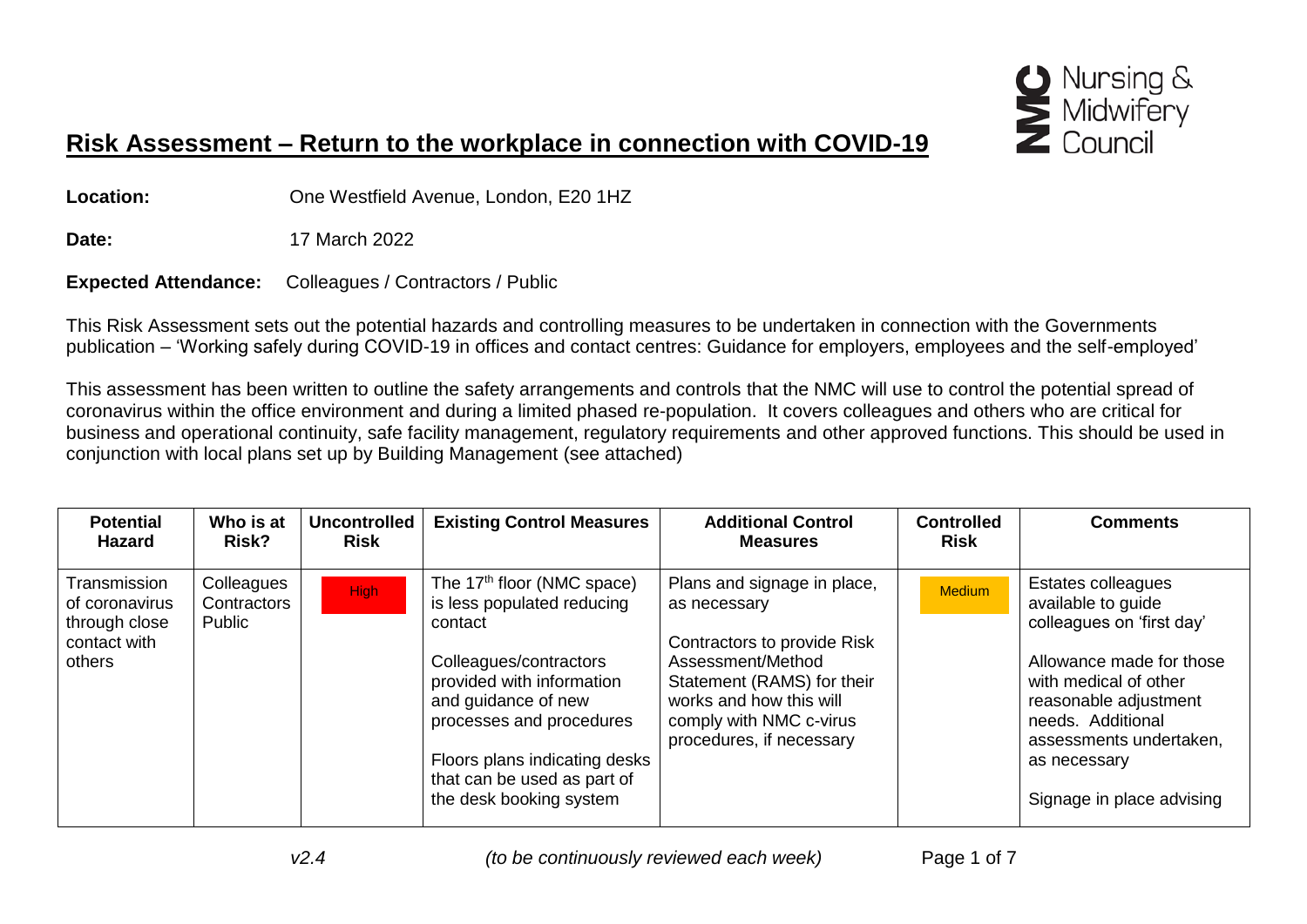|                                                                                                                       |                                     |             |                                                                                                                                                                                                                                                                                                        |                                                                                                                                                                                                                                                                                                           |               | wear face masks in<br>common areas if you wish<br>to<br>Management system in<br>place to provide additional<br>support guidance, where<br>necessary                                                                  |
|-----------------------------------------------------------------------------------------------------------------------|-------------------------------------|-------------|--------------------------------------------------------------------------------------------------------------------------------------------------------------------------------------------------------------------------------------------------------------------------------------------------------|-----------------------------------------------------------------------------------------------------------------------------------------------------------------------------------------------------------------------------------------------------------------------------------------------------------|---------------|----------------------------------------------------------------------------------------------------------------------------------------------------------------------------------------------------------------------|
| Transmission<br>of coronavirus<br>through contact<br>with<br>contaminated<br>surfaces - see<br>also Cleaning<br>below | Colleagues<br>Contractors<br>Public | <b>High</b> | Sanitiser gel available at all<br>entrances and exits<br>Sanitiser bacterial wipes<br>available at all desk and<br>other areas to self-clean<br>desks, keyboards, mice<br>phones or other equipment<br>and surfaces<br>Soap and wash hand<br>facilities available at all toilet<br>and tea-point areas | Signage in place<br>Colleagues to remove all of<br>their items from desks at the<br>end of each day and store in<br>locker, cupboard, take home,<br>as necessary<br>Colleagues provided with<br>Door Opener device which<br>allows them not to touch lift<br>buttons, door handles etc, if<br>they choose | <b>Medium</b> | Sanitisers to correct alcohol<br>standard<br>Colleagues use their own<br>personal chromebooks,<br>mice and headsets<br>Used mugs and cutlery<br>cleaned in the dishwasher<br>each day, at the<br>appropriate setting |
| Cleaning                                                                                                              | Colleagues<br>Contractors<br>Public | <b>High</b> | Cleaning to be carried out<br>each evening<br>Day cleaner to concentrate<br>on high use areas, eg door<br>handles, push bars and<br>other common areas etc                                                                                                                                             | Concentration on cleaning of<br>desk areas used each day                                                                                                                                                                                                                                                  | <b>Medium</b> | Cleaning company on<br>stand-by to undertake deep<br>clean if required, following<br>c-virus incident<br>Cleaning company<br>undertaking their own risk<br>assessment                                                |
| Environmental                                                                                                         | Colleagues<br>Contractors<br>Public | Low         | Plant, mechanical and<br>electrical systems continue<br>to be under a planned<br>preventative maintenance                                                                                                                                                                                              | Where there is a centralised<br>ventilation system that<br>removes and circulates air to<br>different rooms, turn off                                                                                                                                                                                     | Low           |                                                                                                                                                                                                                      |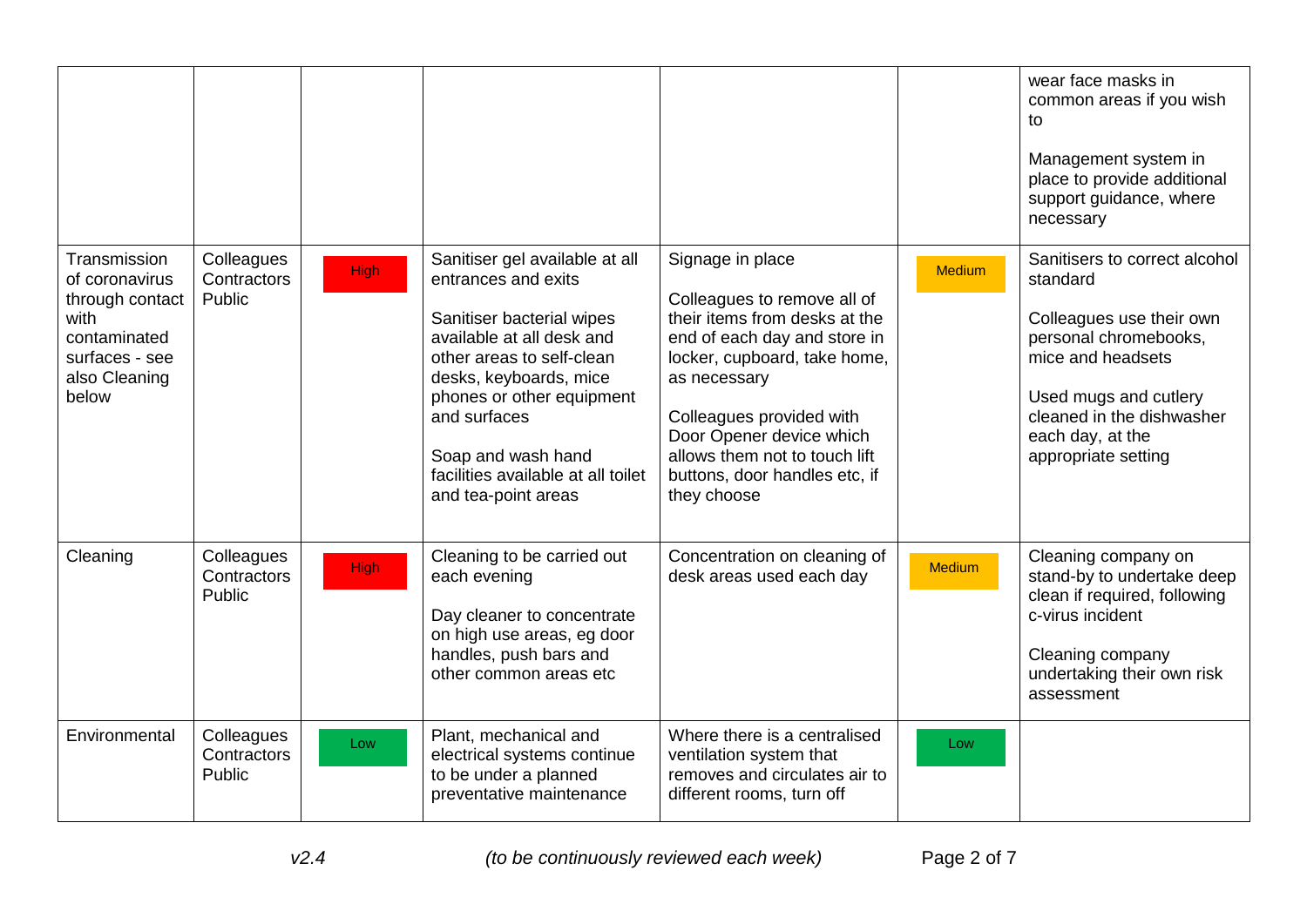|                                      |                                     |             | programme including filter<br>changes and water testing                                                                                                                                                                                  | recirculation and use a fresh<br>air supply. (HSE guidance -<br>shared with maintenance<br>contractor) |     |                                                                                   |
|--------------------------------------|-------------------------------------|-------------|------------------------------------------------------------------------------------------------------------------------------------------------------------------------------------------------------------------------------------------|--------------------------------------------------------------------------------------------------------|-----|-----------------------------------------------------------------------------------|
| Mixing with<br>other tenants         | Colleagues<br>Contractors<br>Public | Low         | Liaison with Building<br>Manager                                                                                                                                                                                                         | Access to reception areas,<br>lifts, stairs and other<br>protocols                                     | Low |                                                                                   |
| Security &<br>Safety -<br>External   | Colleagues<br>Contractors<br>Public | <b>High</b> | A large leased floor space in<br>managed building<br>Solid wall and glazed<br>windows<br>Glazed front entrance<br>Access control points to<br>external doors - when guard<br>not in place<br>CCTV in operation covering<br>all entrances | In the event of serious<br>incident - dial 999 and ask<br>for the Police                               | Low | Main entrance doors to<br>remain shut at all times until<br>public allowed access |
| Security &<br>$Safety -$<br>Internal | Colleagues<br>Contractors<br>Public | <b>High</b> | All staff have access<br>control/ID passes and<br>lanyards. Contractors<br>issued as necessary and<br>supervised<br>Access control points into<br>main lift lobby areas<br>managed by landlord<br>Access control points into             | In the event of serious<br>incident - dial 999 and ask of<br>the Police                                | Low |                                                                                   |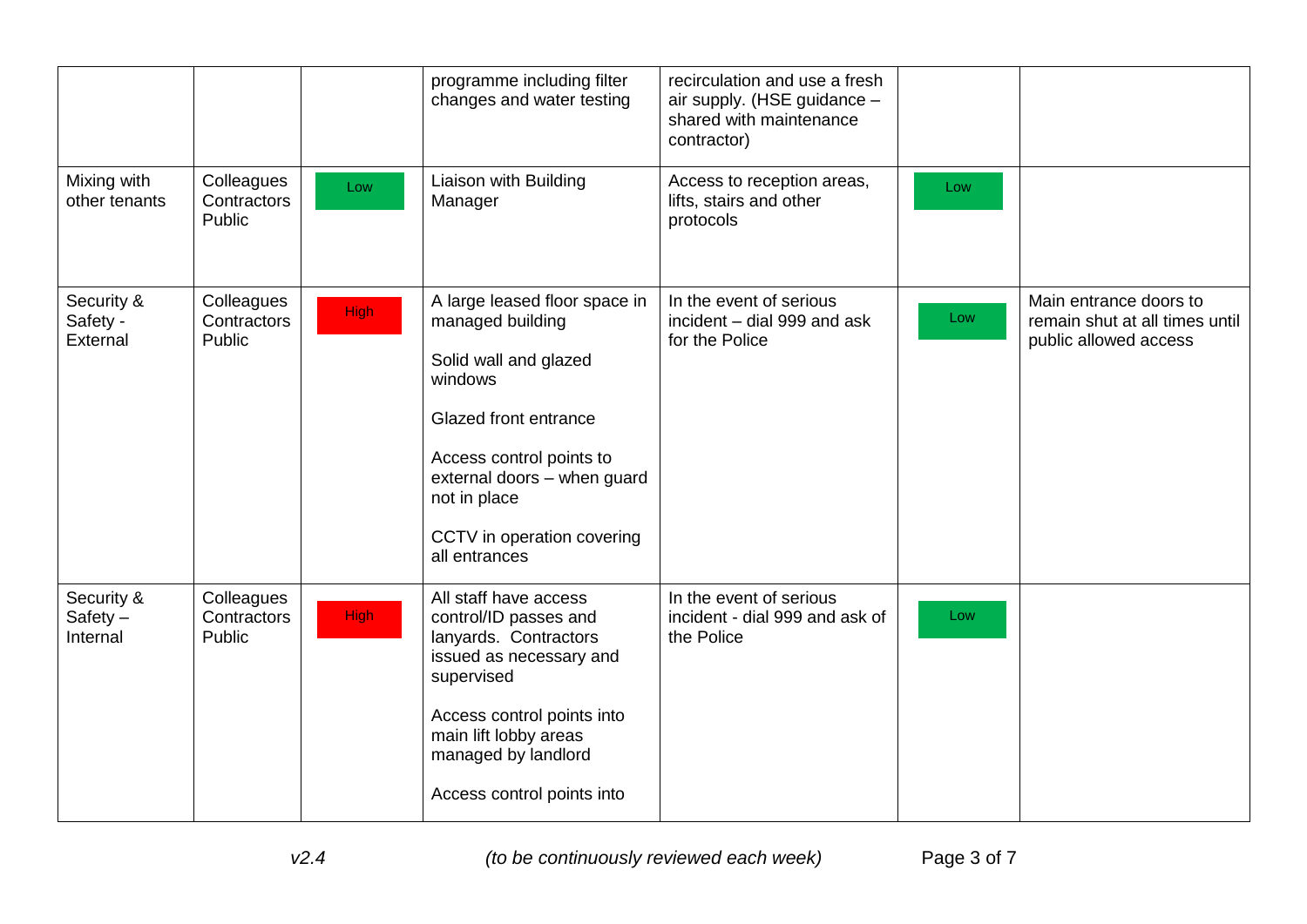| Medical issue /                   | Colleagues                          |               | main office areas<br>CCTV in operation covering<br>main lobby areas and office<br>entrance and exits<br>First Aider box in reception             | If serious medical issue /                                                                                                                                     |               | Nearest hospital with A&E:                                                                                                                              |
|-----------------------------------|-------------------------------------|---------------|--------------------------------------------------------------------------------------------------------------------------------------------------|----------------------------------------------------------------------------------------------------------------------------------------------------------------|---------------|---------------------------------------------------------------------------------------------------------------------------------------------------------|
| injury<br>c-virus isolation       | Contractors<br>Public               | <b>Medium</b> | and main office areas<br>Quiet room to be used as<br>isolation room, if necessary                                                                | injury - dial 999 and ask for<br>an ambulance<br>(NMC address above)<br>For other non-emergency<br>issues - dial 111 NHS<br>Helpline                           | Low           | <b>Whipps Cross University</b><br>Hospital<br><b>Whipps Cross Road</b><br>Leytonstone<br>London<br><b>E11 1NR</b><br>Switchboard:<br>020 8539 5522      |
| Welfare                           | Colleagues<br>Contractors<br>Public | <b>Medium</b> | Male, Female and Disabled<br>toilet facilities on all floors<br>Baby Changing facility on<br>ground floor<br>Shower areas on ground<br>floor     | Social distancing to be<br>undertaken<br>Colleagues to store towels,<br>clothing, gel and other items<br>in their own locker/take<br>home                      | Low           | Signage, as necessary                                                                                                                                   |
| Fire /<br>Emergency<br>Evacuation | Colleagues<br>Contractors<br>Public | <b>High</b>   | Existing fire/emergency<br>evacuation procedures in<br>place<br>Check colleagues that have<br>a Personal Emergency<br>Evacuation Plan (PEEP) and | Fire wardens to check floor<br>to ensure that they are clear<br>and report to muster/<br>evacuation point<br>Remind colleagues of<br>fire/emergency evacuation | <b>Medium</b> | At time of emergency<br>evacuation, 2m social<br>distancing may be not be<br>undertaken to allow for a<br>safe and timely evacuation<br>of the building |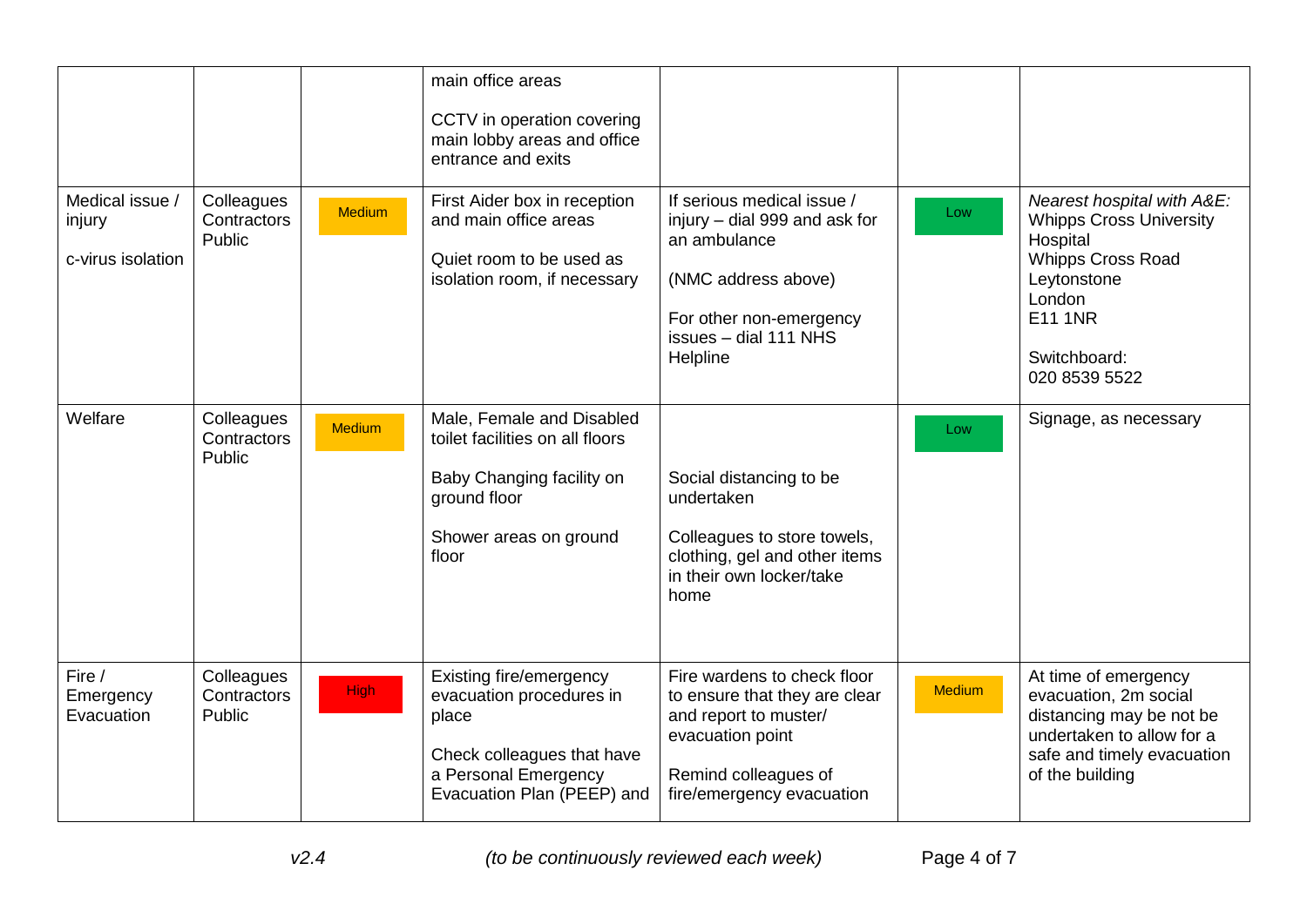|                   |                           |               | review in line with new<br>procedures                                                            | procedures<br>Soap, sanitiser gel and<br>wipes available, as above,<br>during re-entry to the office<br>Any colleague with an<br>impairment, to speak with<br>their line manager/POE and<br>discuss a PEEP with<br><b>Estates/Facilities</b> |     | Reduced level of<br>occupancy will allow for<br>traffic routes out of the<br>office to be quieter<br>Social distancing to be<br>followed at<br>muster/evacuation point<br>Facilities person to act as<br>chief fire warden |
|-------------------|---------------------------|---------------|--------------------------------------------------------------------------------------------------|----------------------------------------------------------------------------------------------------------------------------------------------------------------------------------------------------------------------------------------------|-----|----------------------------------------------------------------------------------------------------------------------------------------------------------------------------------------------------------------------------|
| <b>Deliveries</b> | Colleagues<br>Contractors | <b>Medium</b> | Process for receiving and<br>sending packages and other<br>items in place via OWA<br>loading bay | Sanitiser gel, wipes and<br>gloves to be used, as<br>necessary                                                                                                                                                                               | Low |                                                                                                                                                                                                                            |